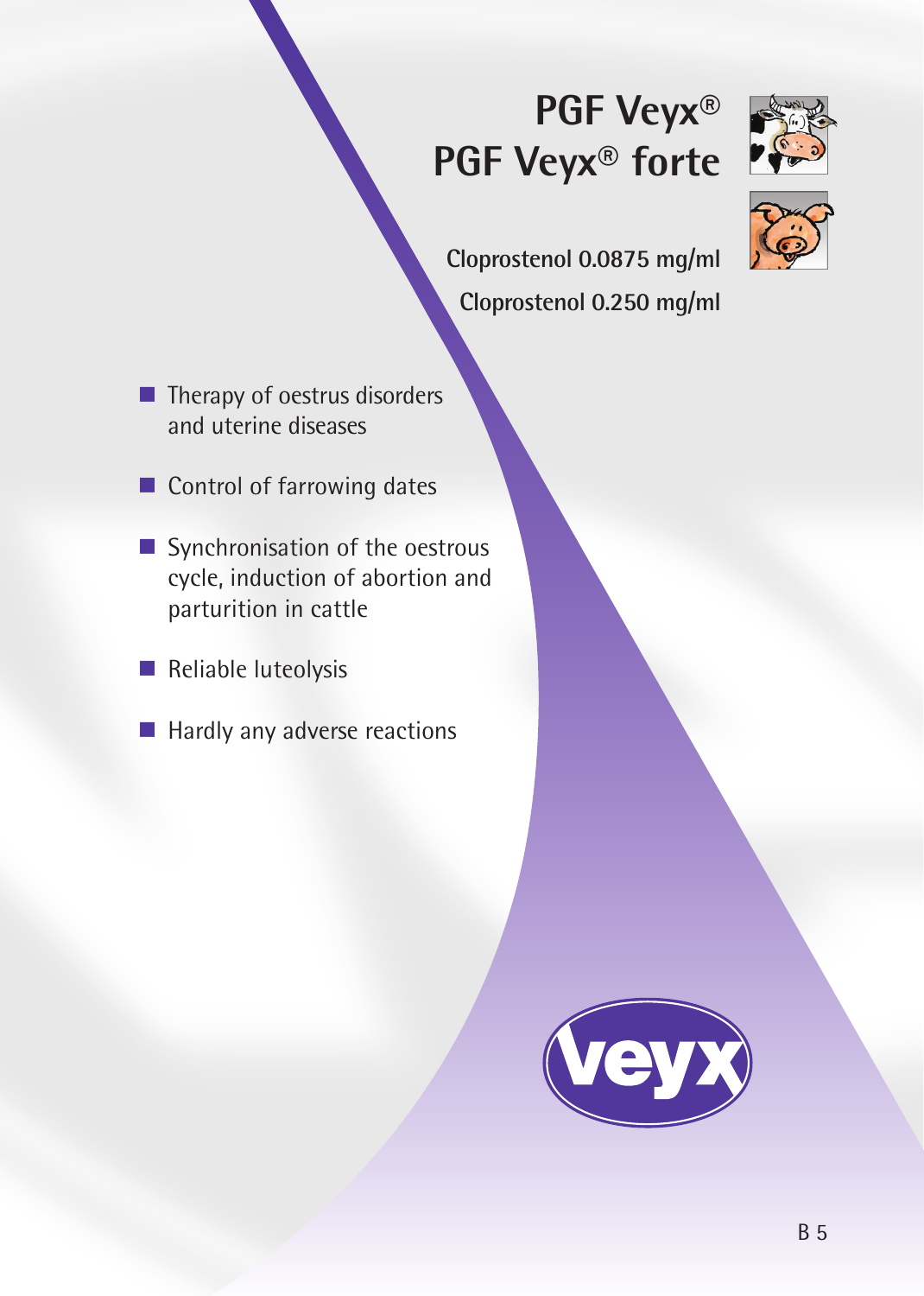

The active substance cloprostenol contained in PGF Veyx® and PGF Veyx® forte belongs to the group of prostaglandin  $F_{2\alpha}$ -agonists that exhibit luteolytic effect depending on the species and the time of administration. In addition, this group of active substances exhibits contractile activity on the smooth musculature (uterus, gastrointestinal tract, respiratory tract, vascular system).

The luteolytic effect of cloprostenol is 200- to 400-fold higher than that of prostaglandin  $\mathsf{F}_\mathsf{2\alpha}.$  Its effect on the smooth musculature, however, is comparable to that of prostaglandin  $\mathsf{F}_{\mathsf{2}\alpha}$ .

The administration of  $\mathsf{PGF}_{\mathsf{2a}}$  –agonists such as PGF Veyx® or PGF Veyx® forte during dioestrus or in the case of persisting corpus luteum leads to luteolysis. The resulting termination of the negative feedback mechanism caused by progesterone initiates the premature onset of oestrus and ovulation in animals with cyclic ovarian functions. The mode and duration of administration of  $\mathsf{PGF}_{\mathsf{2\alpha}}$  agonists in cattle within the scope of the so-called 'Ovsynch procedure' is described in detail in the catalogue sheet of the product Gonavet Veyx®.

Through the treatment with  $\mathsf{PGF}_{2\alpha}$  -agonists, abortion or birth can also be induced in the case of dead foetuses (e. g. mummified or macerated foetuses) or hydramnion/ hydrallantois.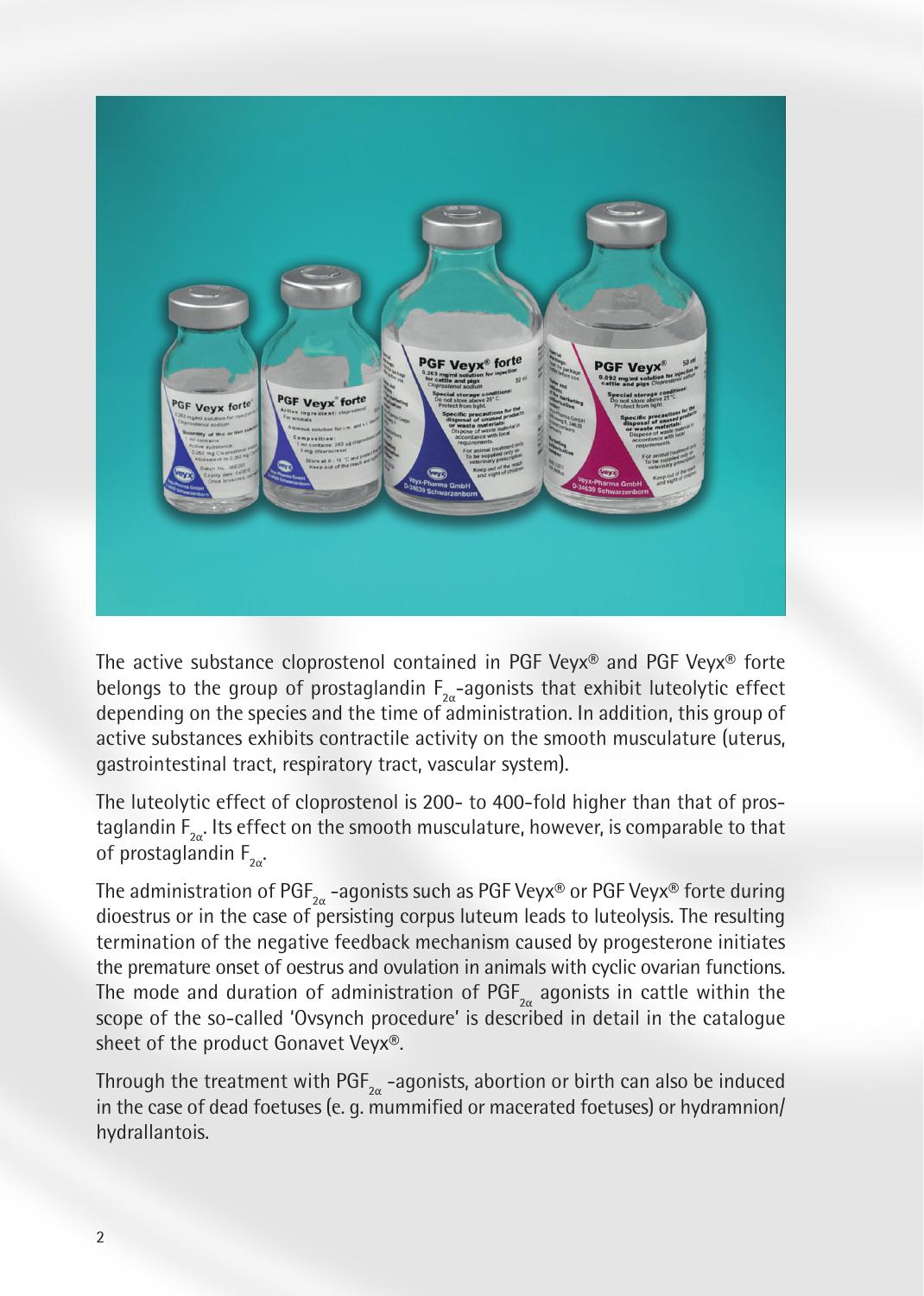In cattle it is possible to stimulate lung maturation of the foetus and to reduce the incidence of respiratory distress syndrome in the premature calf through the application of  $PGF_{2\alpha}$  -agonists to the dam where interruption of gestation is required (e. g. due to severe diseases of the dam) at least 24 hours before the planned date of birth. However, in cattle of the "German Black Pied" breed this measure is mostly successful only at a gestational age of at least 258 days.

The instructions for use of the products PGF Veyx® and PGF Veyx® forte are summarised below. Both preparations have marketing approval for the species cattle and pigs and only differ in the concentration of the active substance and consequently in the dosage rates.

## **PGF Veyx® 0.0875 mg/ml**

Solution for injection for cattle and pigs Cloprostenol

and

**PGF Veyx® forte 0.250 mg/ml**

Solution for injection for cattle and pigs Cloprostenol

**Active substances and other ingredients**

1 ml solution for injection contains:

**PGF Veyx®**

*Active substance:* Cloprostenol 0.0875 mg (corresponding to 0.092 mg cloprostenol sodium) *Excipients:* Chlorocresol 1.0 mg

and

**PGF Veyx® forte** *Active substance:* Cloprostenol 0.250 mg (corresponding to 0.263 mg/ml cloprostenol sodium) *Excipients:* Chlorocresol 1.0 mg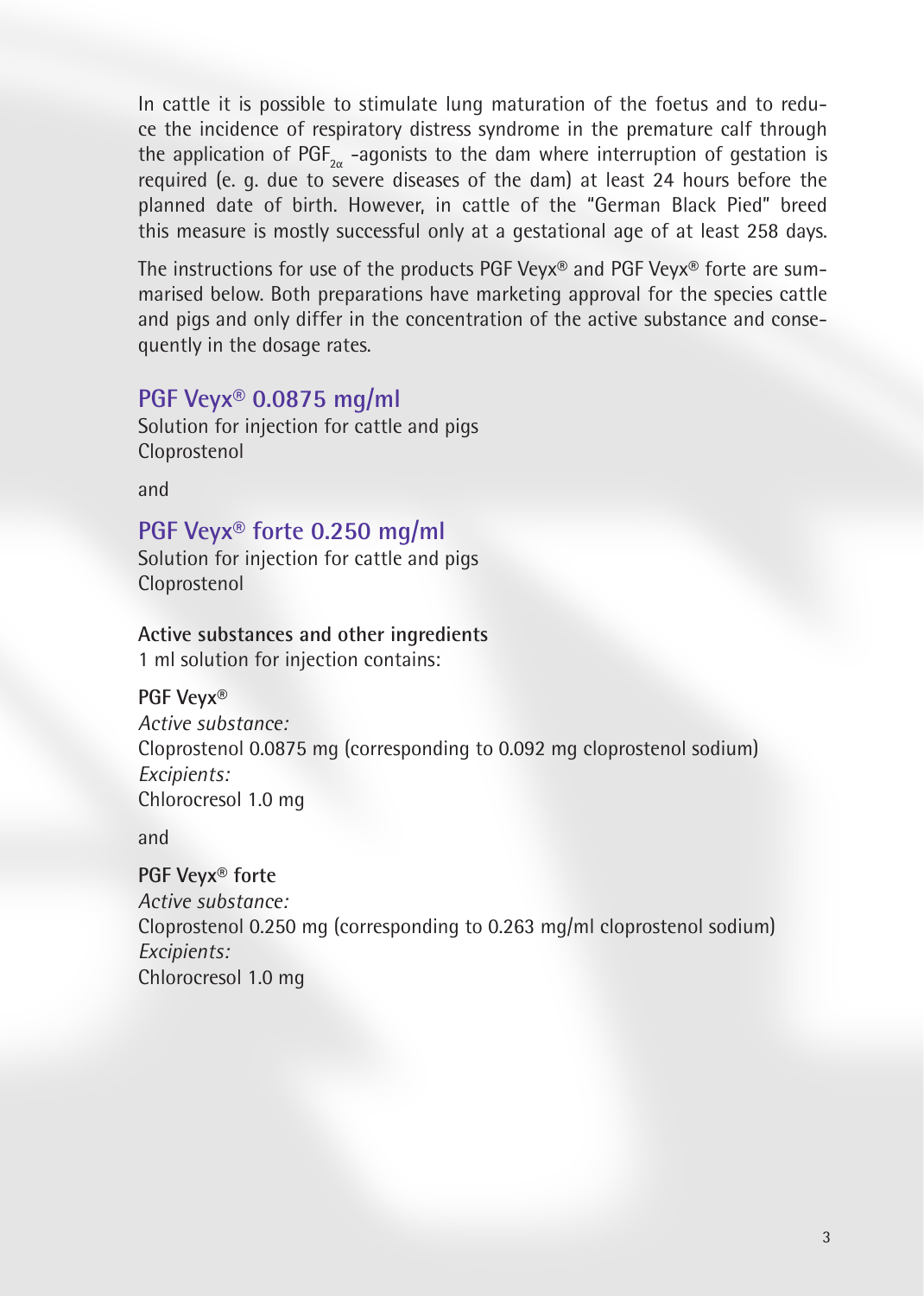## **Indications**

*Cattle (heifers, cows):*

- To schedule the time of oestrous and ovulation and for cycle synchronisation in animals with an ovulatory cycle when applied during the dioestrus (induction of oestrus in non-detected oestrus, synchronisation of oestrus)
- Treatment of anoestrus and uterine disorders caused by a progesterone-induced oestrous cycle blockade (induction of oestrous in anoestrus, endometritis, pyometra, corpus luteal cysts, follicular luteal cysts, shortening of the sexual rest period)
- Induction of abortion up to day 150 of pregnancy
- Expulsion of mummified foetuses
- Induction of parturition

# *Pigs (sows):*

- Induction or synchronisation of farrowing from day 114 of pregnancy onwards (day 1 of pregnancy is the last day of insemination)

# **Contraindications**

- Do not use for intravenous administration
- Do not use in pregnant animals where the induction of abortion or parturition is not intendend
- Do not use in case of spastic diseases of the respiratory tract and gastrointestinal tract
- Do not use in cases of hypersensitivity to the active substance or to any of excipients

# **Adverse reactions**

Anaerobic infections may occur if anaerobic bacteria are introduced into the tissue by the injection, in particular following intramuscular injection.

# *Cattle:*

When used for induction of parturition, the incidence of retained placenta may be increased depending on the time of treatment.

In very rare cases, anaphylactic-type reactions can be observed which might be life threatening and require rapid medical care.

# *Pig:*

The abnormal behaviour that might occur in pigs immediately after treatment, when the drug has been used to induce parturition, is similar to that of sows before normal birth and normally subsides within one hour.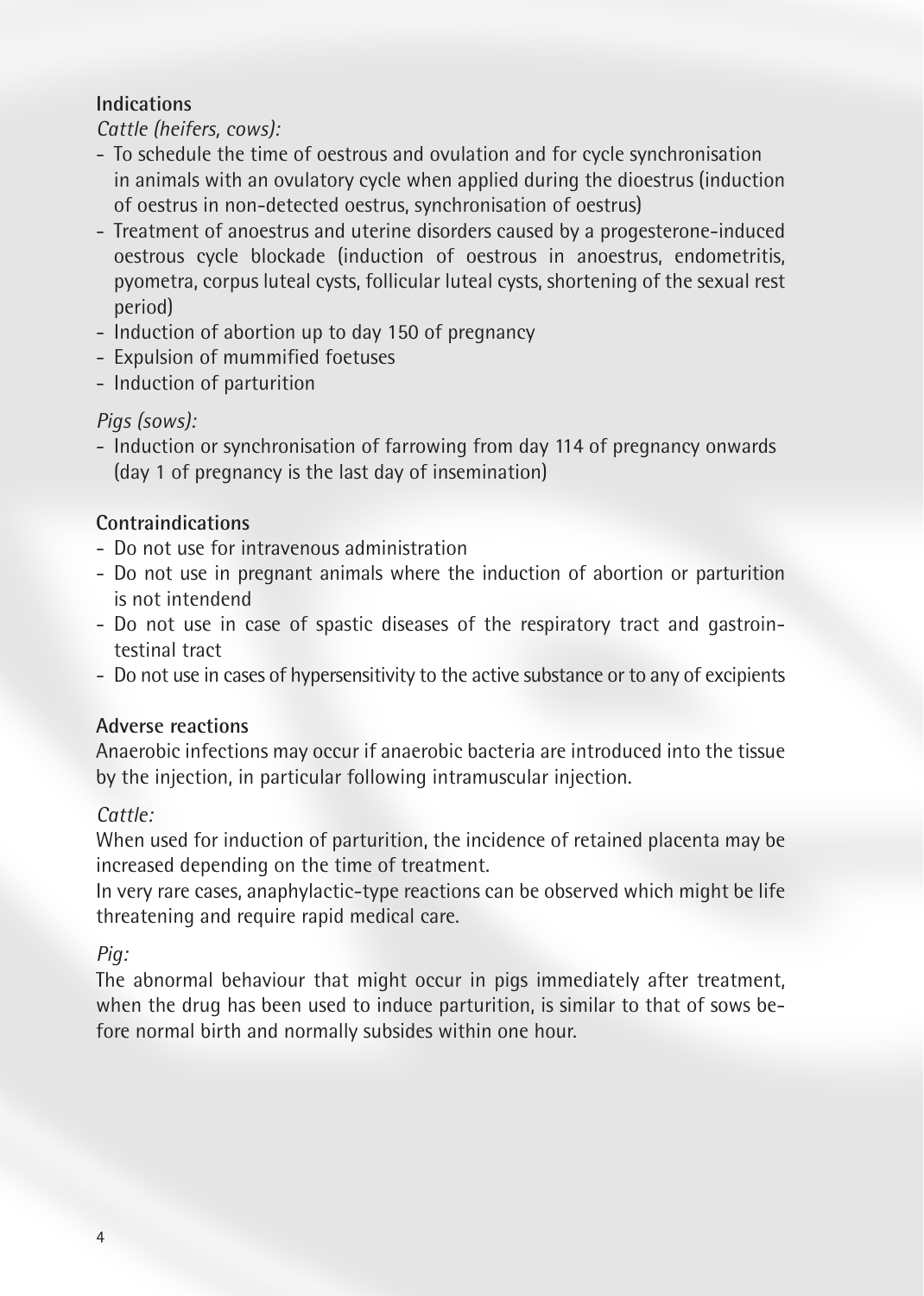The frequency of adverse reactions is defined using the following convention:

- very common (more than 1 in 10 animals treated displaying adverse reaction(s))
- common (more than 1 but less than 10 animals in 100 animals treated)
- uncommon (more than 1 but less than 10 animals in 1,000 animals treated)
- rare (more than 1 but less than 10 animals in 10,000 animals treated)
- very rare (less than 1 animal in 10,000 animals treated, including isolated reports)

If you notice any side effects, even those not listed in this package leaflet or you think that the medicine has not worked, please inform your veterinary surgeon.

## **Target species**

Cattle (heifers, cows) and pigs (sows)

#### **Dosage for each species, routes and method of administration PGF Veyx®**

For intramuscular injection in cattle (heifers, cows). For deep intramuscular injection in pigs (sows) (with a needle at least 4 cm long).

## *Cattle (heifers, cows):*

0.5 mg Cloprostenol/animal corresponding to 5.7 ml of the product/animal

In order to synchronise oestrus in a cattle herd, it is recommended that the product is administered on two occasions with an 11-day interval between treatments.

*Pigs (sows):* 0.175 mg Cloprostenol/animal corresponding to 2.0 ml of the product/animal

Single administration.

## **PGF Veyx forte®**

For intramuscular injection in cattle (heifers, cows). For deep intramuscular injection in pigs (sows) (with a needle at least 4 cm long).

## *Cattle (heifers, cows):*

0.5 mg Cloprostenol/animal corresponding to 2.0 ml of the product/animal

In order to synchronise oestrus in a cattle herd, it is recommended that the product is administered on two occasions with an 11-day interval between treatments.

*Pigs (sows):*

0.175 mg Cloprostenol/animal corresponding to 0.7 ml of the product/animal

Single administration.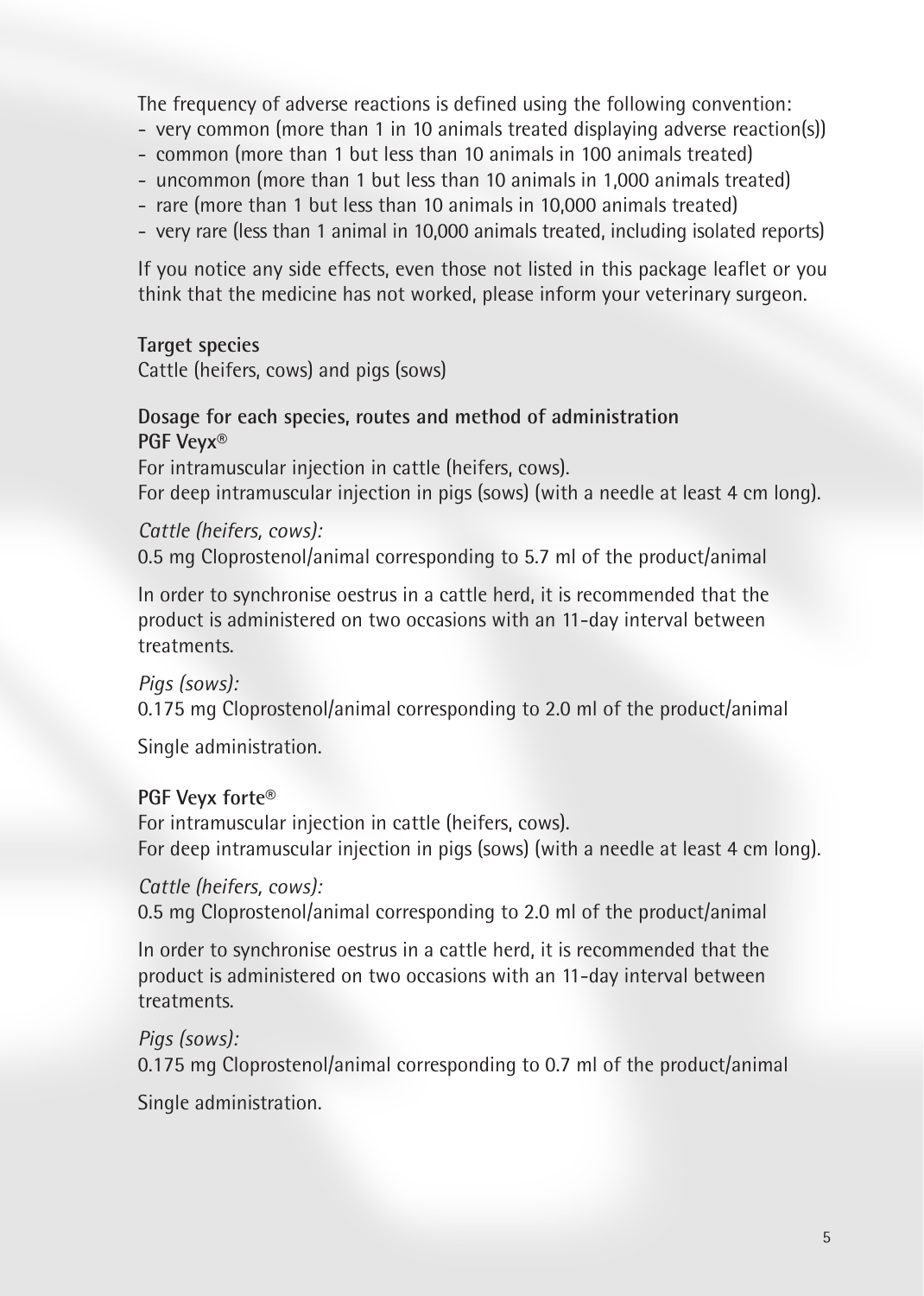Use automatic syringe equipment for the 50 ml vials.

The rubber stopper of the vial may be safely punctured up to 25 times. Otherwise, automatic syringe equipment, or a suitable draw-off needle, should be used for the 50 ml vials to avoid excessive puncturing of the closure.

**Advice on correct administration** None.

**Withdrawal period** Cattle, pigs: Meat and offal 2 days Cattle: Milk Zero hours

**Special storage precautions** Keep out of the sight and reach of children. Do not store above 25 °C. Protect from light. Keep the vial in the outer carton.

Do not use after the expiry date stated on the vial and carton.

Shelf life after first opening the container: 28 days.

When the container is broached (opened) for the first time, using the in-use shelf-life which is specified on this package insert, the date on which any product remaining in the vial should be discarded should be worked out. This discard date should be written in the space provided on the label.

**Special warnings** Special warnings for each target species: None.

Special precautions for use:

*Special precautions for use in animals:*

To reduce the risk of anaerobic infections care should be taken to avoid injection through contaminated areas of skin. Clean and disinfect injection sites thoroughly before application.

#### Pigs:

Use only if the cover dates are known. Too early an administration could adversely affect the viability of the piglets. This is the case when the injection is given more than 2 days before the average gestation period of the stock. Day 1 of pregnancy is the last day of insemination. The gestation period is generally 111-119 days.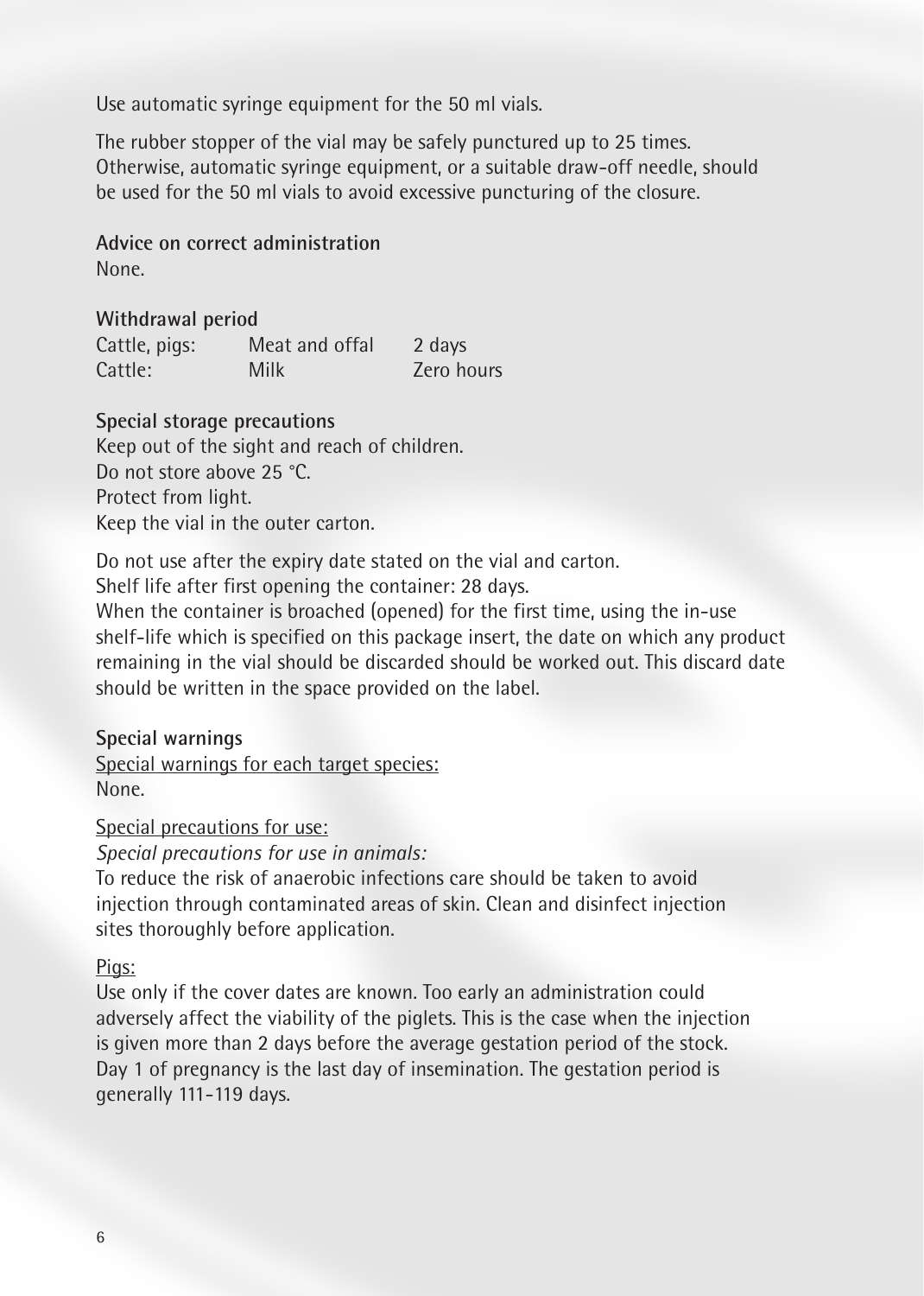*Special precautions to be taken by the person administering the veterinary medicinal product to animals:*

- This product must be handled carefully to avoid accidental self-injection or contact with the skin or mucous membranes of the user.
- Prostaglandins of the  $\mathsf{F}_{\mathsf{2}\alpha}$  type may be absorbed through the skin and may cause bronchospasm or miscarriage.
- Pregnant women, women in childbearing age, asthmatics and people with other respiratory tract diseases should wear waterproof gloves during administration of the product.
- Accidental spillage on the skin should be washed off immediately with soap and water.
- In case of accidental self-injection, seek medical advice immediately and show the package leaflet or the label to the physician. Should respiratory distress result from accidental inhalation or injection, a rapid acting bronchodilator, e.g. isoprenaline or salbutamol by inhalation is indicated.

## Use during pregnancy, lactation or lay:

Do not use in pregnant animals when abortion or induction of parturition is not intended.

Safety of the product has not been established during lactation.

Use only accordingly to the benefit/risk assessment by the responsible veterinarian.

Interaction with other medicinal products and other forms of interaction Concurrent use of oxytocin and cloprostenol increases the effects on the uterus.

Do not use in animals being treated with non-steroidal anti-inflammatories, as the synthesis of endogenous prostaglandins is inhibited.

## Overdose (symptoms, emergency procedures, antidotes), if necessary:

In case of overdose the following symptoms may occur:

Increased heart rate, increased respiratory rate, bronchoconstriction,

increased rectal temperature, increased defecation and urination, salivation, nausea and vomiting.

No antidotes are available.

#### Incompatibilities

In the absence of compatibility studies, this veterinary medicinal product must not be mixed with other veterinary medicinal products.